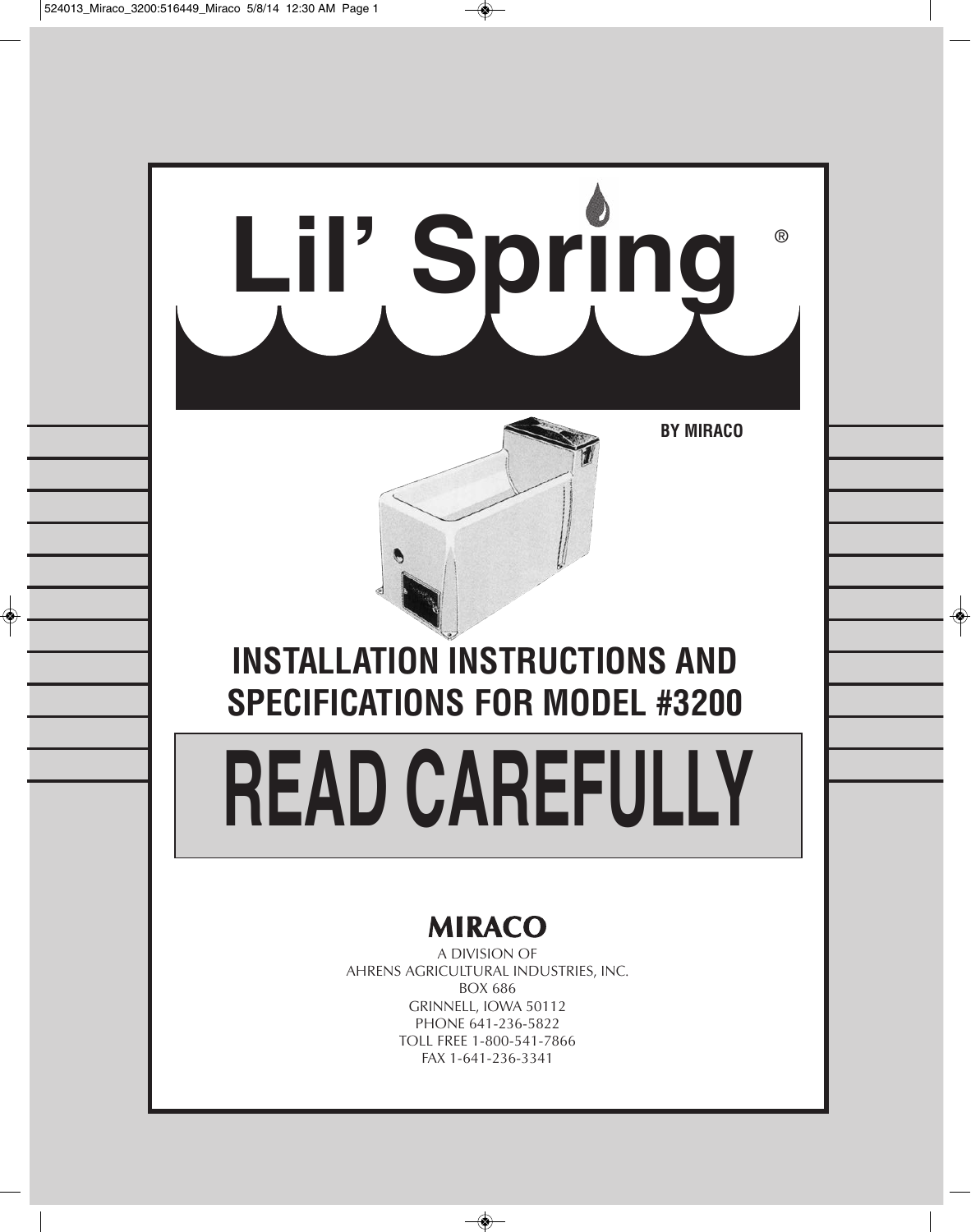# **SPECIFICATIONS**

#### **Part 1 General**

A. Description

 1. Lil' Spring is a multi-purpose waterer designed to be used with a 250 watt heater in cold climates or without in warmer climates.

#### B. Weights & Dimensions

| Model $#$         | <b>Gallons</b>  | <b>Description</b> | <b>Dimensions</b>                                                                                           | Wt.          |
|-------------------|-----------------|--------------------|-------------------------------------------------------------------------------------------------------------|--------------|
| 3200 (w/o heater) | 25<br>95 liters | multi-purpose      | 48" x 221/2" x 24"<br>$122 \times 61 \times 74$ cm<br>24" drinking height 61 cm<br>29" overall height 74 cm | 98#<br>45 kg |

### C. Material necessary for installation

- 1. concrete for the base
- 2. teflon tape thread sealer
- 3. #834 insulated tube

### **Part II Materials, Products**

- A. Materials
	- 1. High impact rockite, Polyethylene
- B. Valve
- 1. Miraco plastic valve

- C. Float assembly
	- 1. Stainless Steel arm and thumb screw w/Polyethylene 4" x 5" bob float.

#### D. Hookup assembly

- 1. 3/4" x 24" 150 psi rubber hose with plastic ends.
- 2. 3/4" plastic shutoff valve.

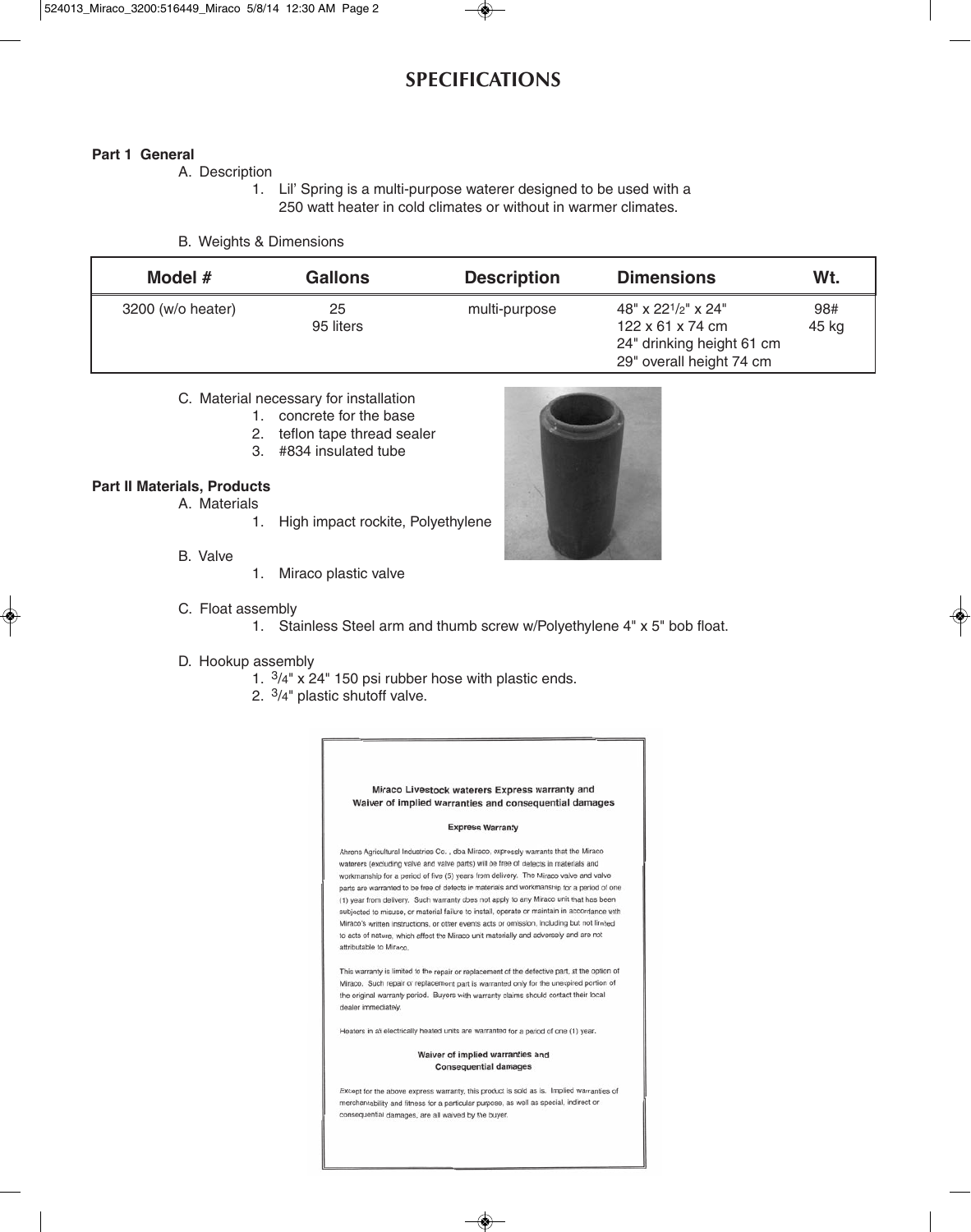

# **Step 1**

Pull the paper off the back of the rubber gasket and stick to the bottom edge of the tank. This is important to keep out air and water.



# **Step 2**

Attach the rubber hose and shutoff valve assembly to your incoming water line. Use teflon tape on all fittings to prevent leaks.



## **Step 3**

After attaching your hose and shutoff valve assembly, lift the tank over the hose and feed the hose up though the small opening into the valve compartment. Attach the blue valve and PVC fitting to the hose. Use teflon tape on all fittings to prevent leaks.



## **Step 4**

Now push the valve assembly down into the molded cradle and secure with the stainless steel retainer and  $2-\frac{1}{4}$ " x 1" bolts. Tighten until valve is tight.

\*NOTE: When using the 250 watt Miraco heater, install with a properly grounded electrical line. The heater is to be placed in the valve compartment under the 4x5 bob float. The power cord is connected in the area where the water line is located.